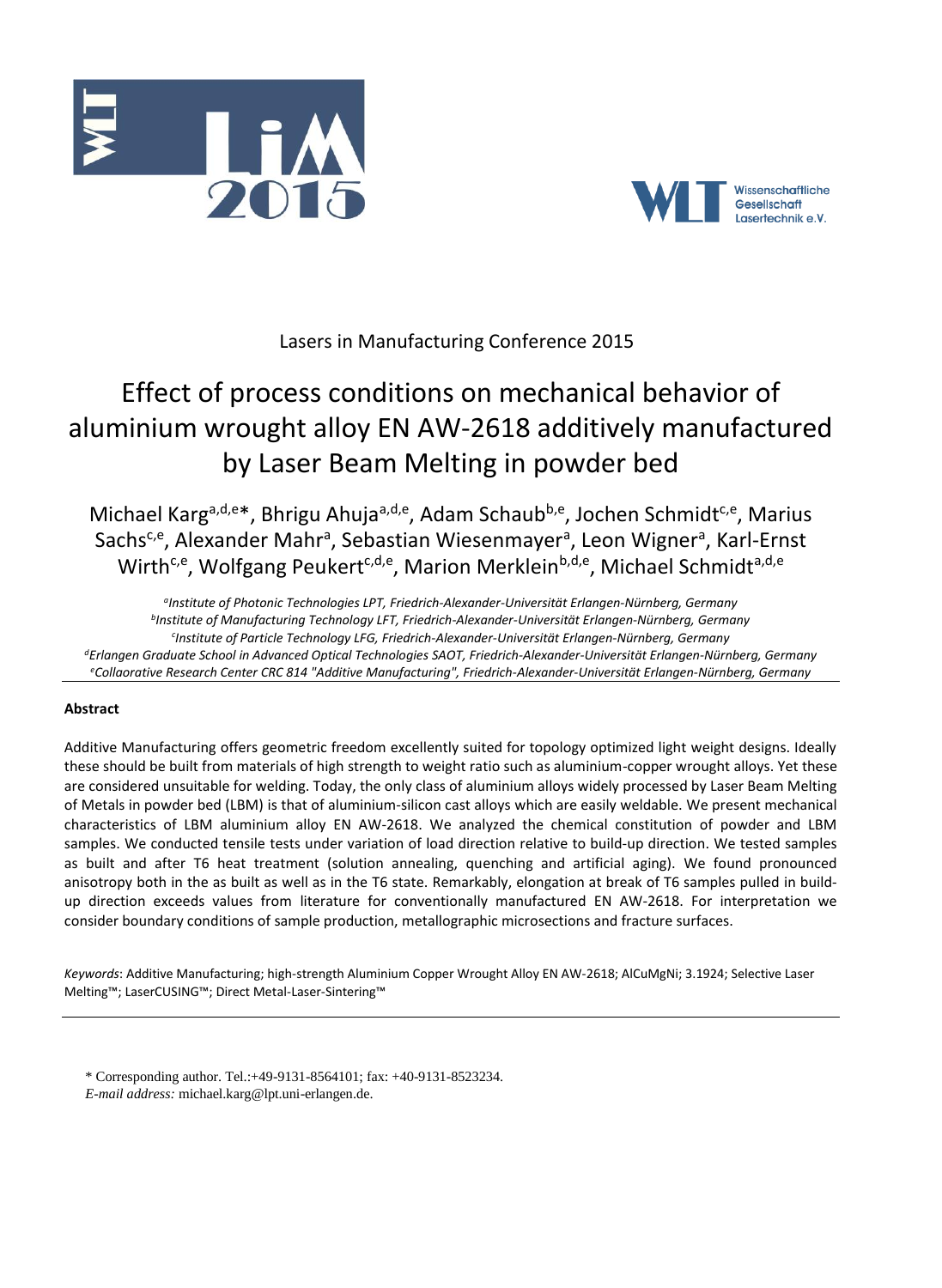#### **1. Motivation**

The additive manufacturing technology of Laser Beam Melting in Powder Bed (LBM) is also known with slight variations under the registered trademarks of Selective Laser Melting™ SLM™, Direct Metal-Laser-Sintering® DMLS® or LaserCUSING™, each property of the respective owners. Industrial use of LBM has been increasing rapidly over the last years. Established fields of application include functional prototyping as well as small series production. Another field of LBM application with potentially high economic impact is beginning to be commercially developed: the manufacture of light weight components. A famous example is the LBM injection nozzle by General Electric Company, 2014. The layer-by-layer build-up inherent to LBM unlocks unmatched geometrical flexibility. This makes LBM especially suitable for realizing topology optimized designs with shapes that are optimized on a specific function or mechanical load case. Such designs typically include undercuts and can often only be manufactured conventionally after severe adaptations. Compromising optimal geometry to comply with the restrictions of production technologies reduces the added value in weight savings. The geometric flexibility of LBM can also be used to produce integral designs which would otherwise have to be assembled from multiple pieces. All joining seams are zones of potential mechanical weakness and therefore safety factors must be used. Hence, they increase total weight. Integral designs also save weight by eliminating the need for special geometry elements for joining, such as flanges.

Light weight by design can be complemented by light-weight materials. Those need to reach the mechanical properties required with a minimum of weight. For structural mechanical applications, high yield strength, tensile strength and elongation at break are examples of such desirable properties. Age-hardenable aluminium-copper alloys form a class of engineering materials which has been continuously popular for lightweight applications ever since their discovery in 1901 as described by Hornbogen, 2001. However, to the knowledge of the authors those alloys have not been researched for use in LBM by others, yet – compare Karg et al., 2014 and Ahuja et al., 2014. This can be explained by the common rating of such alloys as being unweldable and LBM physically being closely related to laser beam welding. Instead, almost exclusively aluminium-silicon alloys are popular in LBM research and industrial use. The most widely spread aluminium alloy in LBM is AlSi10Mg, compare Buchbinder, 2010, et al., 2011 and 2013 or Kempen et al., 2012. An alternative class of high-performance aluminium alloys that has been under continued scientific investigation as by Buchbinder, 2010 and Schmidtke et al., 2011 is that of Aluminium-Magnesium-Scandium alloys. Their adoption might be impeded by highly priced and not so widely available alloy components.

AW-2618 is an aluminium alloy that offers especially high performance under elevated temperatures as described by Khalil, 2014.

The goal of this contribution is to investigate the mechanical properties of AW-2618 manufactured by LBM under consideration of heat treatment and load direction relative to build-up direction.

#### **2. Materials and Methods**

#### *2.1. Powder material*

The AW-2618 powder had been argon atomized by TLS Technik GmbH. The used particle size fraction was sieved under argon atmosphere on a Haver Böcker EML 200 digital plus vibration sieve between 20 µm and 63 µm mesh width. The scanning electron microscope (SEM) picture in Fig. 1 shows a considerable amount of smaller particles remaining after sieving.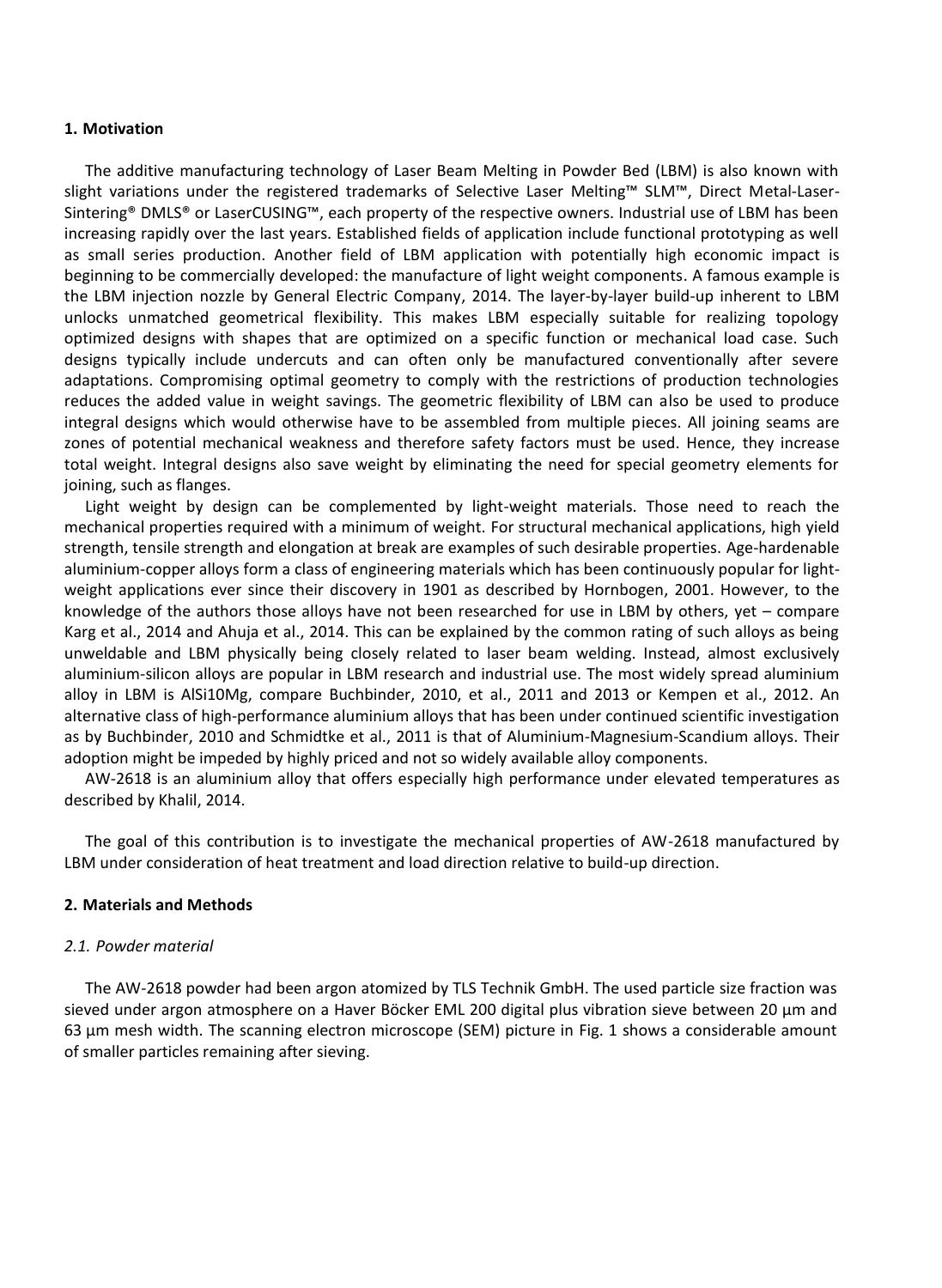

#### Fig. 1. SEM picture of sieved powder

# *2.2. Analysis of chemical elements*

To check the elemental constitution of the used alloy, firstly powder and secondly a solid sample built by LBM are analyzed. This is performed by inductively coupled optical emission spectroscopy (ICP-OES) with an Optima 8300 device from Perkin Elmer at the Institute of Particle Technology (LFG).

# *2.3. Sample geometry and orientation*

The geometry of tensile specimens is chosen according to best practice and experience at the Institute of Manufacturing Technology LFT. They are rotationally symmetrical and 64 mm long. In the clamping area the diameter is 5 mm, the testing area in the middle is 4 mm in diameter and 8 mm long, connected by a radius of 4 mm to the clamping area. A drawing is shown in Fig. 2.



Fig. 2. tensile specimen geometry testing area 8 mm long and 4 mm diameter, all dimensions in mm

# *2.4. Laser beam melting on the machine ReaLizer SLM 50*

The tested specimens were built on an SLM 50 LBM machine from ReaLizer GmbH. It features a custom extended z-axis and build chamber which allows vertical build height up to 90 mm instead of 40 mm standard, so vertical tensile specimens fit inside. It incorporates an Yb:YAG fiber laser from IPG Photonics Corp. with 1070 nm wavelength and maximum output power of 100 W in continuous wave mode. However, the established laser power for industrial LBM of aluminium alloys is 400 W; research with 1000 kW has been published by Buchbinder, 2011. Argon gas is circulated in the build chamber and passed through a particle filter. We used platforms cut from AlMg3 sheets for cost effectiveness. These were blasted prior to LBM, because the rough surface enables more homogeneous coating of the first powder layer and better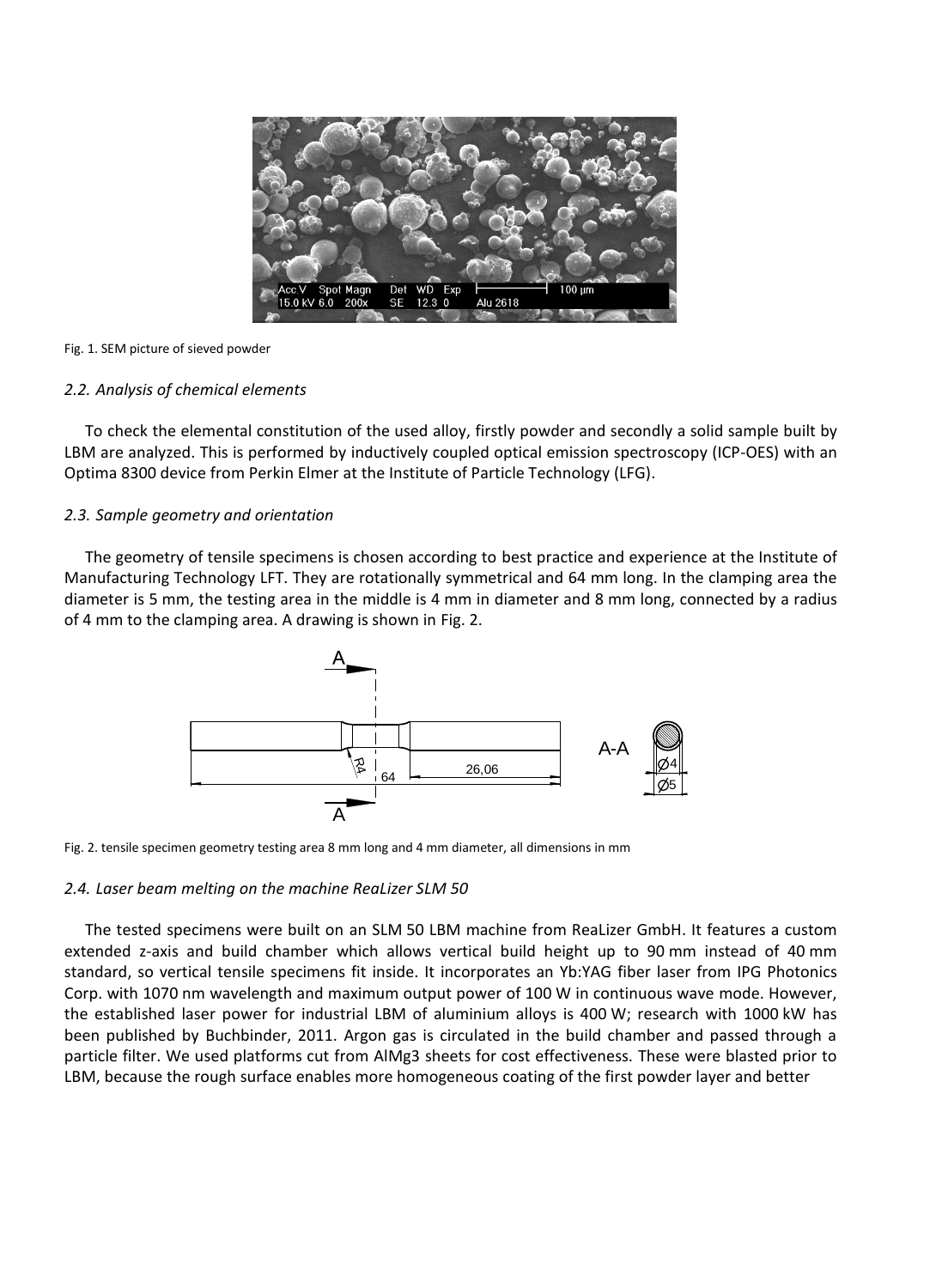

Fig. 3. left: orientation of tensile specimens in build chamber of LBM machine; right: LBM process parameters

welding connection of the supports. We used constant LBM parameters for all samples discussed in this contribution. We had optimized those for relative densities above 99.9 % using cubes of 5 mm edge length as samples, as published by Ahuja et al., 2014. In detail those LBM parameters include 200 °C build platform heating, 30 µm layer thickness and 90 µm hatch distance, as illustrated in Fig. 3.

Alternating hatch strategy was used, meaning the scanning direction was rotated by 90 ° from each layer to the next one. The scan mirror control of SLM 50 allows only indirect setting of scan speed through point distance and exposure time. We put them to 5 µm and 60 µs respectively. We had measured the actual scan speed of the laser spot on the powder bed using a high speed camera Vision Research Phantom V1210 to be approximately 112.3 mm/s. The laser spot diameter is set to 65  $\mu$ m, which was measured using a PRIMES MicroSpotMonitor. The laser power was set constantly to 95 W, to avoid the numerous build interruptions due to safety shutdowns of the IPG fiber laser caused by laser back reflections which occurred at 100 W. For build preparation and design of the filigree support structures we used the software Materialise Magics.

The tensile samples were built in two orientations relative to the build platform. The first orientation is with their rotational axis horizontally in parallel to the build platform, the second standing vertically upright in an angle of 90 ° to the platform. The vertical ones are pulled in the direction of build-up, the horizontal ones are pulled in parallel to the LBM layers. Twelve specimens are built in total for tensile experiments with a sample size of three identical samples, two heat treatment states (T6 and as-built), and two orientations (horizontal and vertical).

#### *2.5. Post-processing of samples*

Half the samples were T6 heat treated, which means solution annealing for 15 hours at 530 °C in a Nabertherm N11/HR furnace, quenching in ice-water for repeatable temperature of 0 °C, artificial aging at 190 °C for 10 hours with subsequent air cooling. After removal from supports, all samples were shot peened with glass beads in an IEPCO Peenmatic 550 blasting cabin.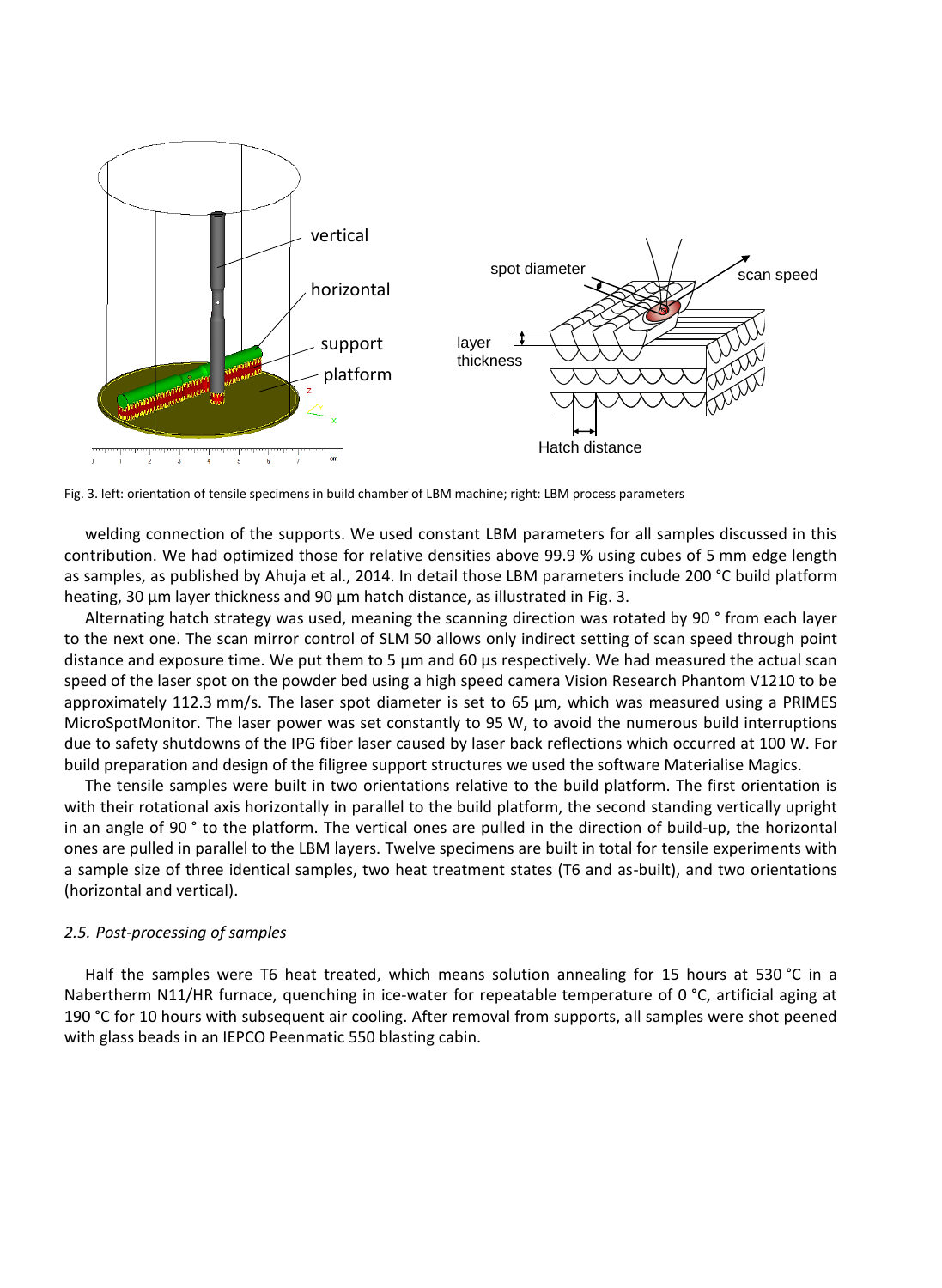#### *2.6. Metallography and fractography*

For metallographic analysis, samples of cubes and broken tensile specimens were embedded in epoxy resin, grinded and polished with subsequently finer grain. For microstructure analysis, we used Bohner' s etchant. We imaged fracture surfaces of tensile specimens using reflected light microscopy and SEM.

#### *2.7. Mechanical characterization*

Tensile testing was conducted at the Institute of Manufacturing Technology LFT on a universal testing machine Z100 from Zwick/Roell. The rate of stress increase was 20 MPa/s. Vickers micro-hardness was measured with a Fischerscope H100VP. A force of 500 mN was built up over a ramp during 20 s, held stable for 5 s and released again over 20 s. Nine indentations were made per polished cube with 2 mm distance between them to avoid mutual influence, four cubes were tested first as-built and after T6 heat treatment.

#### **3. Results and discussion**

#### *3.1. Analysis of chemical elements*

The composition of chemical elements in powder before processing and an LBM built sample according to ICP-OES measurements is shown in detail in table 1 below. It shows slight deviations from the expected percentages according to the EN standard, which are highlighted in bold fonts. It is not clear what might be the reasons. Where the standard does not give a range, the single value is the maximum allowed content.

|                   | Cu          | Mg          | Fe          | Ni          | Mn                           | Si            | Zn   | Ti   |
|-------------------|-------------|-------------|-------------|-------------|------------------------------|---------------|------|------|
| <b>EN AW-2618</b> | $1.8 - 2.7$ | $1.2 - 1.8$ | $0.9 - 1.4$ | $0.8 - 1.4$ | 0.25                         | $0.15 - 0.25$ | 0.15 | 0.2  |
| Powder            | 3.14        | 1.45        | 1.14        | 1.38        | -                            | 0.16          | 0.06 | 0.22 |
| Std. dev.         | 0.03        | 0.02        | 0.02        | 0.03        | $\qquad \qquad \blacksquare$ | 0.00          | 0.00 | 0.00 |
| LBM sample        | 3.52        | 1.66        | 1.23        | 1.54        | $\qquad \qquad \blacksquare$ | 0.29          | 0.17 | 0.23 |
| Std. dev.         | 0.03        | 0.02        | 0.02        | 0.03        | $\overline{\phantom{0}}$     | 0.01          | 0.00 | 0.00 |

Table 1. Chemical constitution in weight-%, measured before and after LBM compared to standard DIN EN 573-3, 2009

#### *3.2. Metallography*

Polished cross sections show much higher porosity in horizontal samples compared to vertical ones. This is the case with all samples, as-built and T6. Fig. 4 gives an illustration in the left and middle picture. Most voids have irregular shapes. This indicates they were not caused by gas bubbles but rather by incomplete melting or poor connection of weld tracks. An approach to explain this can be that the relatively low laser power of 100 W results in a higher sensitivity of the LBM process against different thermo-dynamic boundary conditions such as they are provided by the two sample orientations. Surrounding loose powder can approximately be described as a thermal insulator, so the majority of the heat input from the laser beam must dissipate through already solidified material below into the platform towards the frame of the LBM machine. Horizontal samples might qualitatively be described as a parallel connection of resistances to the heat conduction. In comparison, vertical tensile specimens with their smaller cross section area parallel to the platform and their larger Z-height might be described as serial connection of resistances to the heat conduction. The used LBM parameters had been optimized using cubic samples of 5 mm edge length, which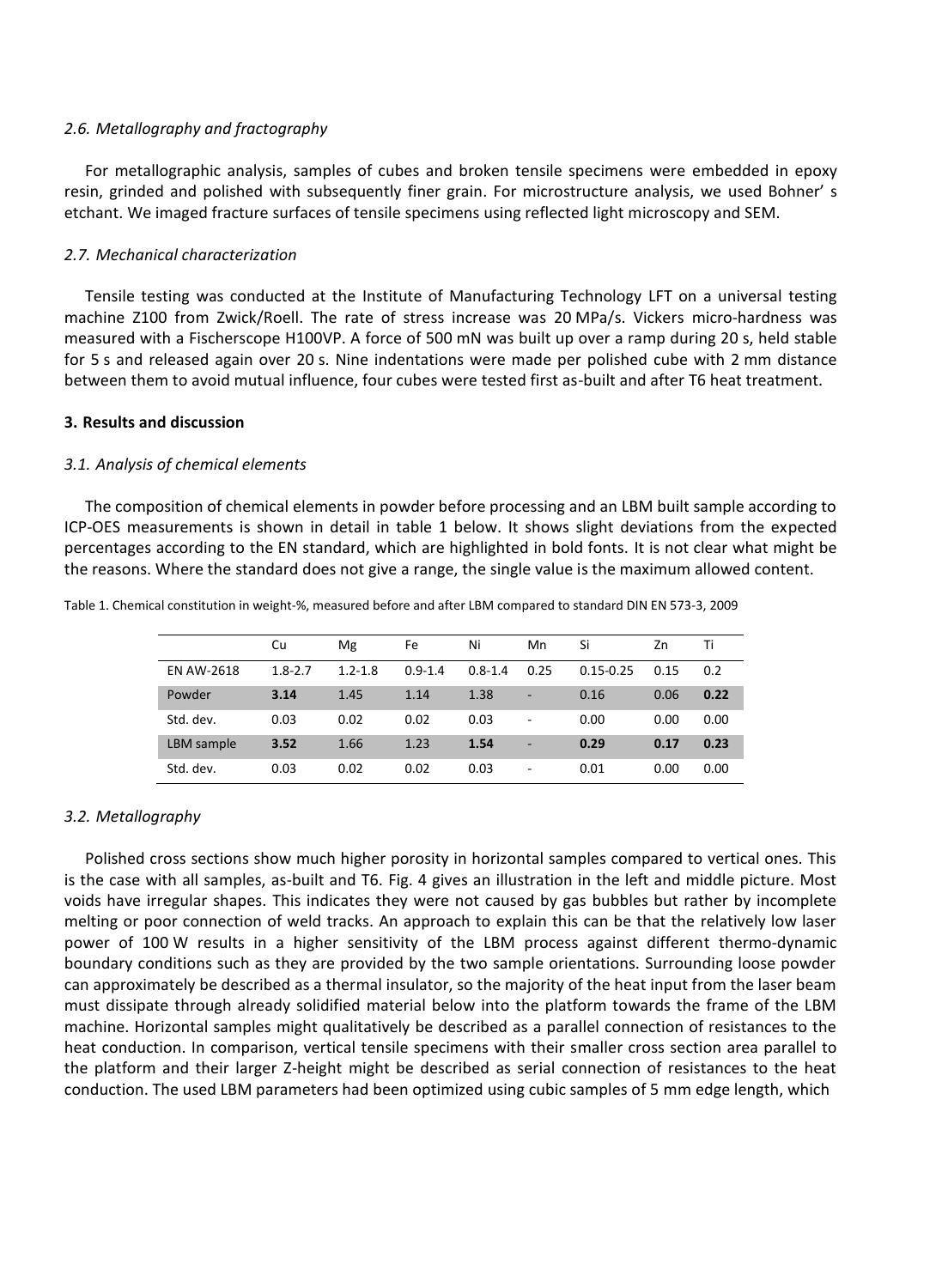

Fig. 4. broken tensile specimens in cross section, left: as-built horizontal; middle: T6 vertical; right: columnar grains in etched T6 vertical

more closely resemble the thermo-dynamic boundaries of vertical samples. Maybe these LBM parameters are not robust enough to compensate for higher heat abduction rates caused by the geometry of horizontal tensile specimens with the result of more welding defects.

All samples exhibit a pronounced directional grain growth parallel to the build-up direction, which is equivalent to the vertical z-axis of the LBM machine. An obvious reason for this seems to be the direction of the main temperature gradient during solidification of the melt. Even after T6 heat treatment, these columnar grains can be seen in etched microsections such as shown on the right of Fig. 4. Apart from voids, the microstructure of vertical samples appears overall more homogeneous than of horizontal ones.

# *3.3. Fractography*

The fracture surfaces of vertically built specimens seem much more homogeneous then of horizontally built ones. The horizontal ones show signs of brittle fracture with separation planes – however irregular shaped- approximately orthogonal to the pulling direction and no apparent necking of the samples. Many crescent-shaped defects are visible, as shown in Fig. 5. These vary in size from about 50 µm to 200 µm and persist through T6 treatment. Their size and rounded shape indicates an origin from drop-like melt formations that did not sufficiently connect with the subjacent material. Considering the pulling direction being parallel to the LBM layers, it seems plausible that these crescents are the outlines of melt tracks. The SEM picture on the right of Fig. 5 shows spherical structures highlighted in white circles. These might be some of the smaller powder particles that had not been molten, considering the particle size distribution illustrated in Fig. 1. Terrace-like, sharp-edged breaking surfaces indicate this crescent-shaped defect might have initiated a crack with subsequent brittle fracture.



Fig. 5. fracture surfaces of horizontal samples; left: as built, middle: T6, right: T6 in SEM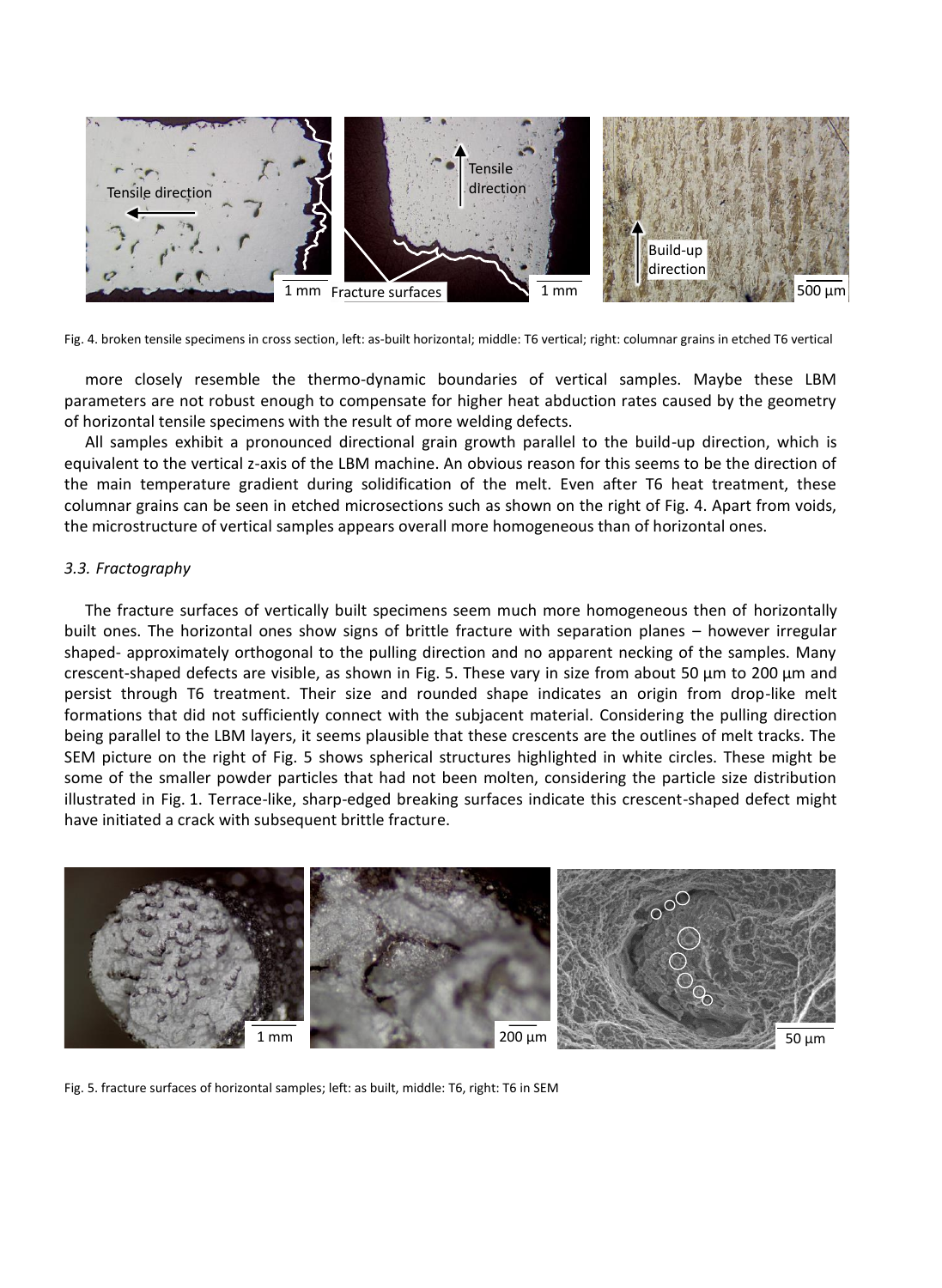

Fig. 6. fracture surfaces of vertical samples: left T6, middle SEM as-built, right SEM T6

The vertical samples show more signs of mixed fracture mode with brittle and ductile features, the latter increasing after T6 treatment. The separation plane is more inclined, the samples show some necking and the fracture surface is less irregular, as visible in Fig. 6. Opposed to the crescent-like shapes in the horizontal samples, there are noticeable straight defects in the vertical samples which are orthogonal to each other, like the alternating laser scanning pattern is in top view. These are shown in the middle of Fig. 6. The larger magnification on the right of Fig. 6. shows a fibrous, honey-comb-like surface structure indicating a more ductile fracture mode. The defect in the center seems to have formed as a connection between small dotlike inclusions that appear aligned like pearls on a necklace. In As-built condition, the surroundings of these straight defects appear more edgy; less ductile deformation seems to have happened than in T6.

#### *3.4. Mechanical characterization*

The average hardness as-built was measured on four cubic samples with nine indentations each to be approximately 120 HV, the standard deviation was around 10 HV. T6 heat treatment led to an increase of 40 HV to an average of 160 HV with a similar standard deviation of roughly 10 HV. Literature values for comparison with conventionally manufactured AW-2618 T6 from Hesse, 2012 and Matweb, 2015 are considerably lower with 130 HV. Vickers hardness of the state-of-the-art LBM aluminium cast alloy AlSi10Mg (equivalent to EN AC-43000) was determined by Buchbinder, 2011 to be between 140 HV and 150 HV asbuilt and by Buchbinder, 2013 to be between 80 HV and 120 HV after T6 heat treatment.

Yield strength, tensile strength and elongation at break obtained from tensile tests are compared in Fig. 7. Except elongation at break of the horizontal samples, all the other characteristic values benefit from T6 heat treatment compared to the as-built state. Most remarkably, the elongation at break of the T6 vertical samples is more than 2.5 times as high as that of conventionally processed AW-2618. The as-built vertical samples achieve consistently higher elongation at break. Yield strength of all samples is far below values for conventionally manufactured AW-2618 from Hesse, 2012. The same is the case with the tensile strength; with 400 MPa the T6 vertical samples do reach 90 % of the literature value, however. With the exception of yield strength, all characteristics seem to be highly anisotropic. Considering the higher porosity and larger defect size in the horizontal samples discussed above, this seems to be self-evident. However it seems surprising that the yield strength of the as-built vertical samples is even lower than of the as-built horizontal ones. Regarding the very different quality of horizontal and vertical samples, it seems not to be justified to discuss potential effects of the columnar grain structure. The same is considered for potential overaging effects of the platform heating temperature as described by Khalil, 2014. It exceeds the temperature used for artificial aging. LBM samples are subject to this environment for the duration of the whole LBM job. The build jobs conducted for this contribution lasted up to 25 hours. Additional error sources must be taken into account when interpreting these test results. Only three identically prepared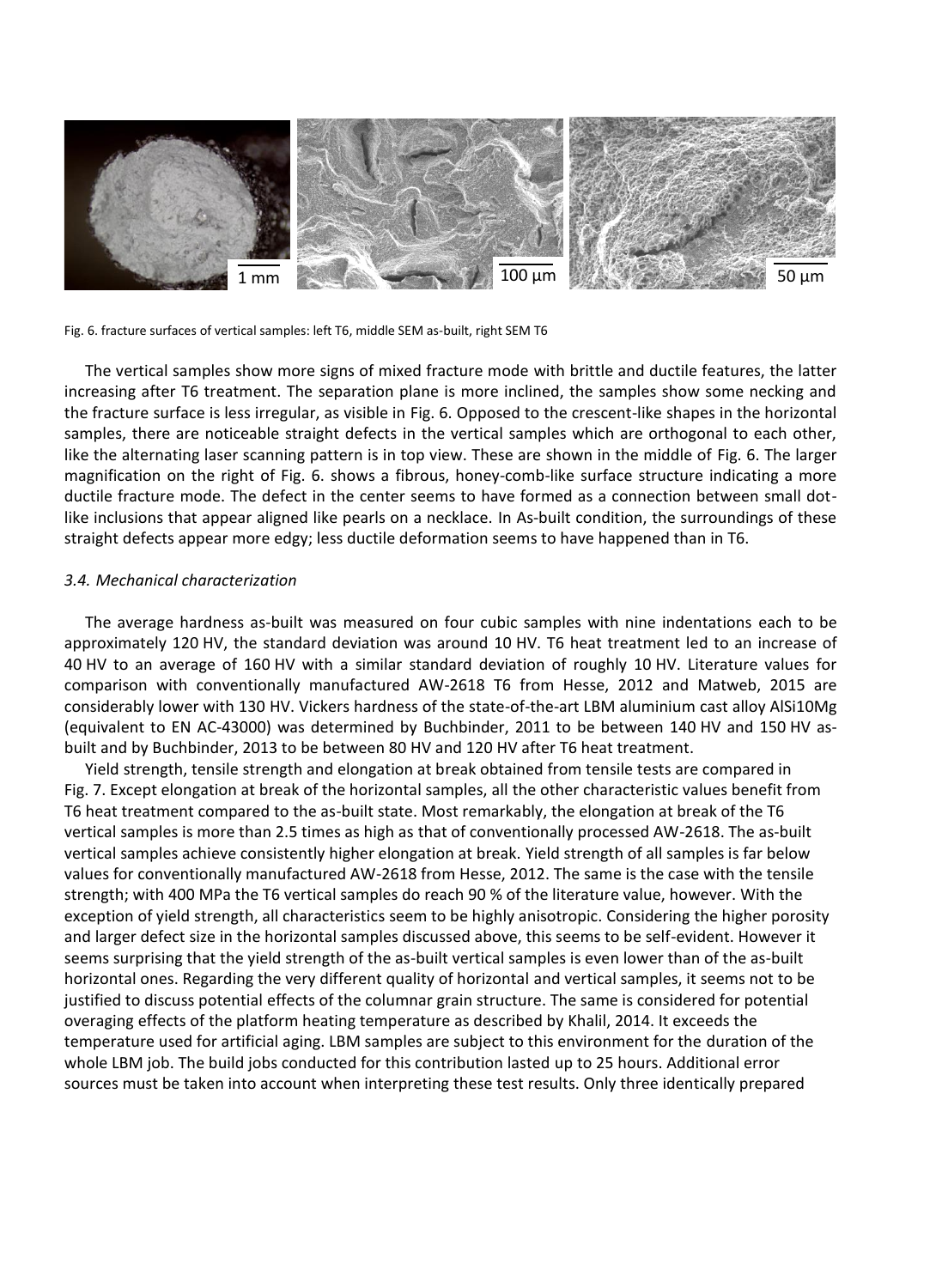

Fig. 7. tensile testing results depending on heat treatment and build orientation compared to conventionally processed AW-2618 T6

samples of each variation have been tested – however, deviations between them are considerably small. The rough surfaces created in LBM have been smoothened by glass bead blasting. This might have led to residual compressive stresses and thus improved mechanical performance. On the other hand, the remaining roughness is still bigger than that of conventionally machined samples which should decrease performance. Rough samples might also more easily slip in the hydraulic clamping units of the testing machine. However, such slippage should result in irregularities in the stress-strain curves, e. g. exceptionally low slopes or repeated kinks. We observed no such obvious irregularities.

#### **4. Conclusion and Outlook**

The production of tensile specimens with low porosity from AW-2618 with an LBM machine of 100 W laser power is possible; however process stability seems to be sensitive to geometric boundaries. Horizontally built samples exhibit larger porosity, less homogeneous microstructure and inferior mechanical characteristics. As-built samples do not meet literature values for yield strength and tensile strength, but when loaded in build-up direction, elongation at break exceeds literature values from conventional processed T6 samples. Vertically built and T6 heat treated samples are still not competitive in yield strength, but reach 90 % of tensile strength and 250 % of the value for elongation at break given by Hesse, 2012. Columnar grains parallel to build-up direction are distinct as-built and after T6 treatment. Microhardness of as-built samples of 120 HV is similar to literature values for T6; additional T6 heat treatment of LBM samples raises it to 160 HV.

For future experiments processing AW-2618, higher available laser power might help to establish a more robust process regime, as might optimization of the scanning strategies for different geometries. Milling or turning of samples could reduce surface effects. In turn, effects of columnar grain structure and long LBM job durations might become more accessible to research. Larger numbers of tested samples would improve the power of conveyed statements.